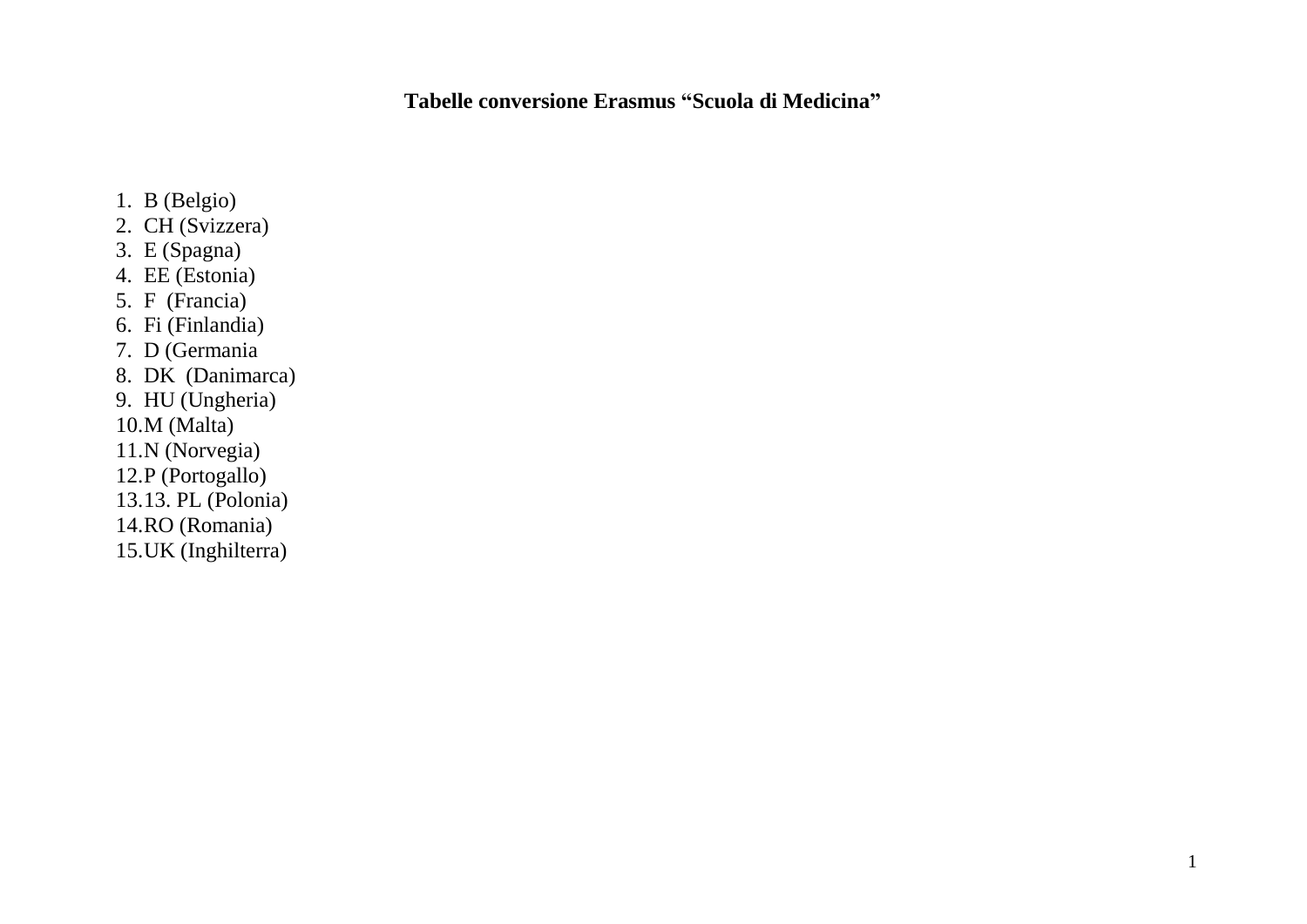| <b>Verona</b> | <b>ECTS</b>       | <b>UK</b> | HU             | $\mathbf{P}$   | <b>RO</b>      | F           | $\bf{B}$     | D <sub>1</sub>  | D <sub>2</sub>             | D3<br><b>Gottingen</b> |
|---------------|-------------------|-----------|----------------|----------------|----------------|-------------|--------------|-----------------|----------------------------|------------------------|
| 30 e lode     | A excellent       | 80-100    | 5              | A $(20-18/20)$ | 10             | 20-19/20    | $20 - 19/20$ | (A excellent)   | $1 = \text{very}$<br>good) | 100-90%                |
| 30            | B very good       | $70-79$   |                | $B(17-16/20)$  | 9              | 18-15/20    | $18-17/20$   | 1/A             | $(2 = good)$               | 89,9-80%               |
| 29            | $\mathbf{B}$      | $60 - 69$ | $\overline{4}$ | $B(17-16/20)$  | 9              | 14/20       | 16/20        | $1,3(1-)$ /A    |                            |                        |
| 28            | C good            | $60 - 69$ |                | $C(15-14/20)$  | 8              | 13/20       | 15/20        | $1,7(2+)$ /B    |                            | 79,9-70%               |
| 27            | $\mathsf{C}$      | $60 - 69$ |                | $C(15-14/20)$  | 8              | $12/20$     | 14/20        | 2/B             | $3 =$<br>satisfactory      |                        |
| 26            | D<br>satisfactory | 57-59     | $\overline{3}$ | $D(13-12/20)$  | $\overline{7}$ | 11/20       | 13/20        | $2,3(2-)$ /B    |                            |                        |
| 25            | $\mathbf D$       | 53-56     |                | $D(13-12/20)$  | $\overline{7}$ | 10/20       | 12/20        | $2,3(2-)$ /B    |                            |                        |
| 24            | $\mathbf D$       | 50-52     |                | $D(13-12/20)$  | $\overline{7}$ |             | 11/20        | $2,7(3+)/C$     |                            |                        |
| 23            | E sufficient      | 48-49     | $\overline{2}$ | $E(11-10/20)$  | $6 - 5$        | 9/20        | 10/20        | 3/C             | $(4=$<br>sufficient)       | 69,9-60%               |
| 22            | ${\bf E}$         | 46-47     |                | $E(11-10/20)$  | $6 - 5$        |             | 10/20        | $3,3$ $(3-)$ /C |                            |                        |
| 21            | ${\bf E}$         | 45        |                | $E(11-10/20)$  | $6 - 5$        | $8/20$      | 10/20        | $3,3$ $(3-)$ /C |                            |                        |
| 20            | ${\bf E}$         | 43-44     |                | $E(11-10/20)$  | $6 - 5$        |             | 10/20        | $3,7(4+)$ /D    |                            |                        |
| 19            | ${\bf E}$         | 42        |                | $E(11-10/20)$  | $6 - 5$        |             | 10/20        | $3,7(4+)$ /D    |                            |                        |
| 18            | ${\bf E}$         | $40 - 41$ |                | $E(11-10/20)$  | $6-5$          |             | 10/20        | 4/D             |                            |                        |
| < 18          | F fail            | <40       | $\mathbf{1}$   | F < 10/20      | $<$ 5          | $<\!\!8/20$ | $<$ 10/20    | $>$ 4/E/F       | (failure)                  |                        |

## **Inghilterra- Ungheria-Portogallo- Romania - Francia Belgio -Germania**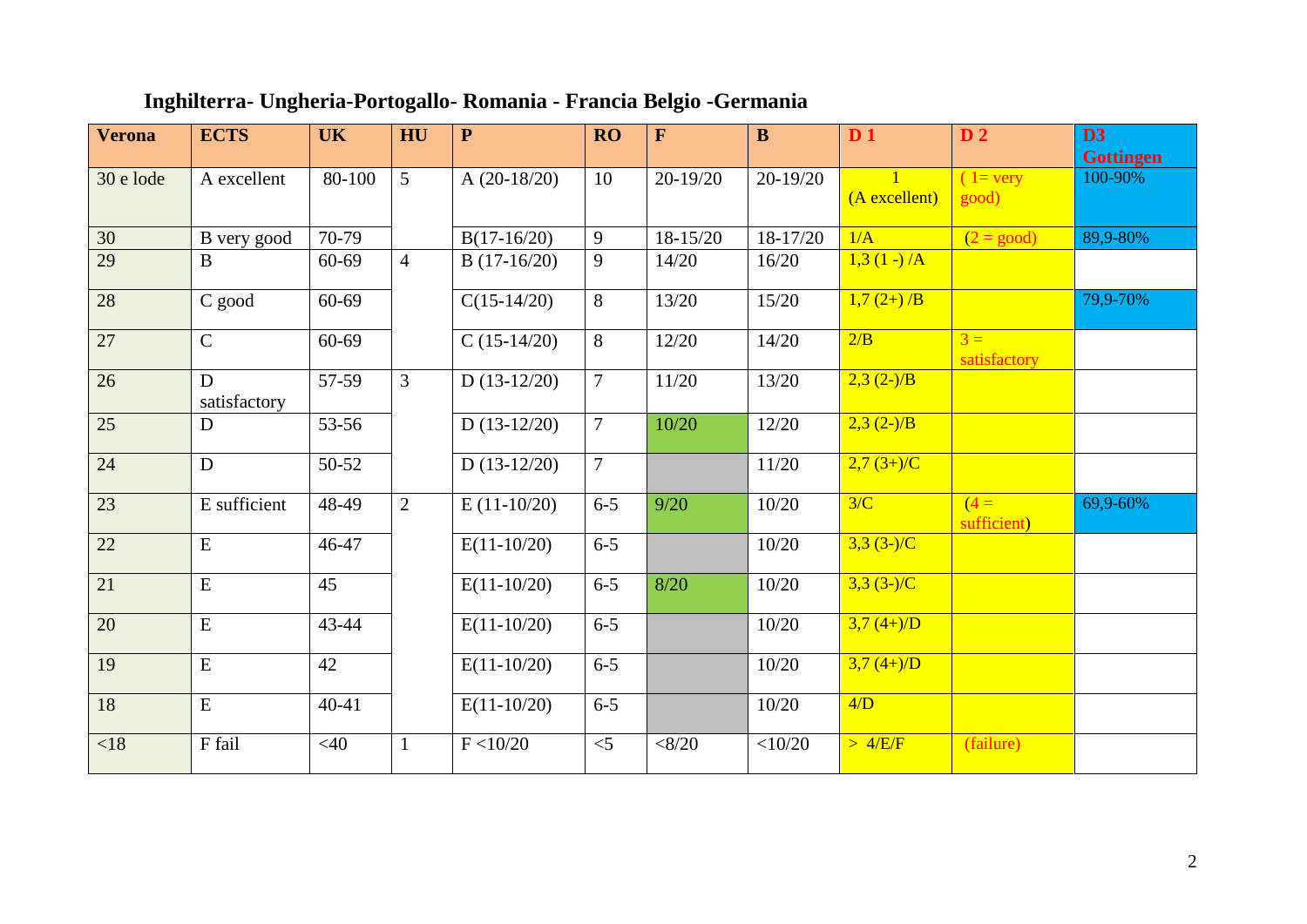| <b>Verona</b>   | <b>ECTS</b>    | E                        | <b>EE/PL</b>     | $FI$     | <b>DK</b>   | M                             | N              | <b>CH</b>      | <b>CH</b><br>(Losanna) |
|-----------------|----------------|--------------------------|------------------|----------|-------------|-------------------------------|----------------|----------------|------------------------|
| 30 e lode       | A excellent    | Honor<br>10              | 5                | 3(5)     | 12          | $A+/A$                        | $\mathbf{1}$   | 6              | 6                      |
| 30              | B very good    | 9.5<br>Sobresalient<br>e | $\overline{4}$   | 3(5)     | $11-10$     | $\mathbf{A}$                  | 1,5            | 5.5            | 5/B                    |
| 29              | $\mathbf B$    | 9                        | $\overline{4}$   | 2,5(4)   | $11-10$     | $B+$                          | $\overline{2}$ | $\mathfrak{S}$ | 5/C                    |
| 28              | C good         | 8<br>Notable             | 3                | 2(3)     | $9 - 7$     | $\, {\bf B}$                  | $\overline{2}$ | 5              | $5/D$                  |
| 27              | $\mathsf{C}$   | 7                        | $\overline{3}$   | 2(3)     | $9 - 7$     | $\, {\bf B}$                  | 2,5            | $\overline{5}$ | 5/D                    |
| 26              | D satisfactory | 6.5<br>Aprobado          | $\overline{2}$   | 1.5(2)   | $6-4$       | $C+$                          | 2,5            | 4.5            | $4/\mathcal{D}$        |
| 25              | $\mathbf D$    | 6.5<br>Aprobado          | $\boldsymbol{2}$ | 1.5(2)   | $6-4$       | $\overline{C}$                | 3,25           | 4.5            | $4/E$                  |
| $\overline{24}$ | D              | 6                        | $\mathbf{2}$     | 1.5(2)   | $6 - 4$     | $\overline{C}$                | 3,25           | 4.5            | 4/E                    |
| 23              | E sufficient   | 6                        | $\mathbf{1}$     |          | $3-2$       | $\overline{C}$                | 3,5            | $\overline{4}$ | 4/E                    |
| $\overline{22}$ | ${\bf E}$      | 5.5                      | 1                |          | $3-2$       | ${\bf C}$                     | 3,5            | $\overline{4}$ | 4                      |
| $\overline{21}$ | E              | 5.5                      | $\mathbf{1}$     |          | $3-2$       | $\overline{C}$                | 3,5            | $\overline{4}$ | $\overline{4}$         |
| 20              | ${\bf E}$      | 5.5                      |                  |          | $3-2$       | $D+$                          | 3,75           | $\overline{4}$ | $\overline{4}$         |
| 19              | ${\bf E}$      | 5.5                      | $\mathbf{1}$     |          | $3-2$       | ${\bf D}$                     | 3,75           | $\overline{4}$ | $\overline{4}$         |
| 18              | ${\bf E}$      | 5.5                      | 1                |          | $3-2$       | CP/C<br>(compensaded<br>pass) | 4              | $\overline{4}$ | $\overline{4}$         |
| <18             | F fail         | $<$ 5                    | $\leq$ 1         | $\leq$ 1 | $\langle 2$ |                               |                | $\leq 4$       | $\leq 4$               |

## **Spagna, Estonia/Polonia, Finlandia, Danimarca, Malta, Norvegia, Svizzera**